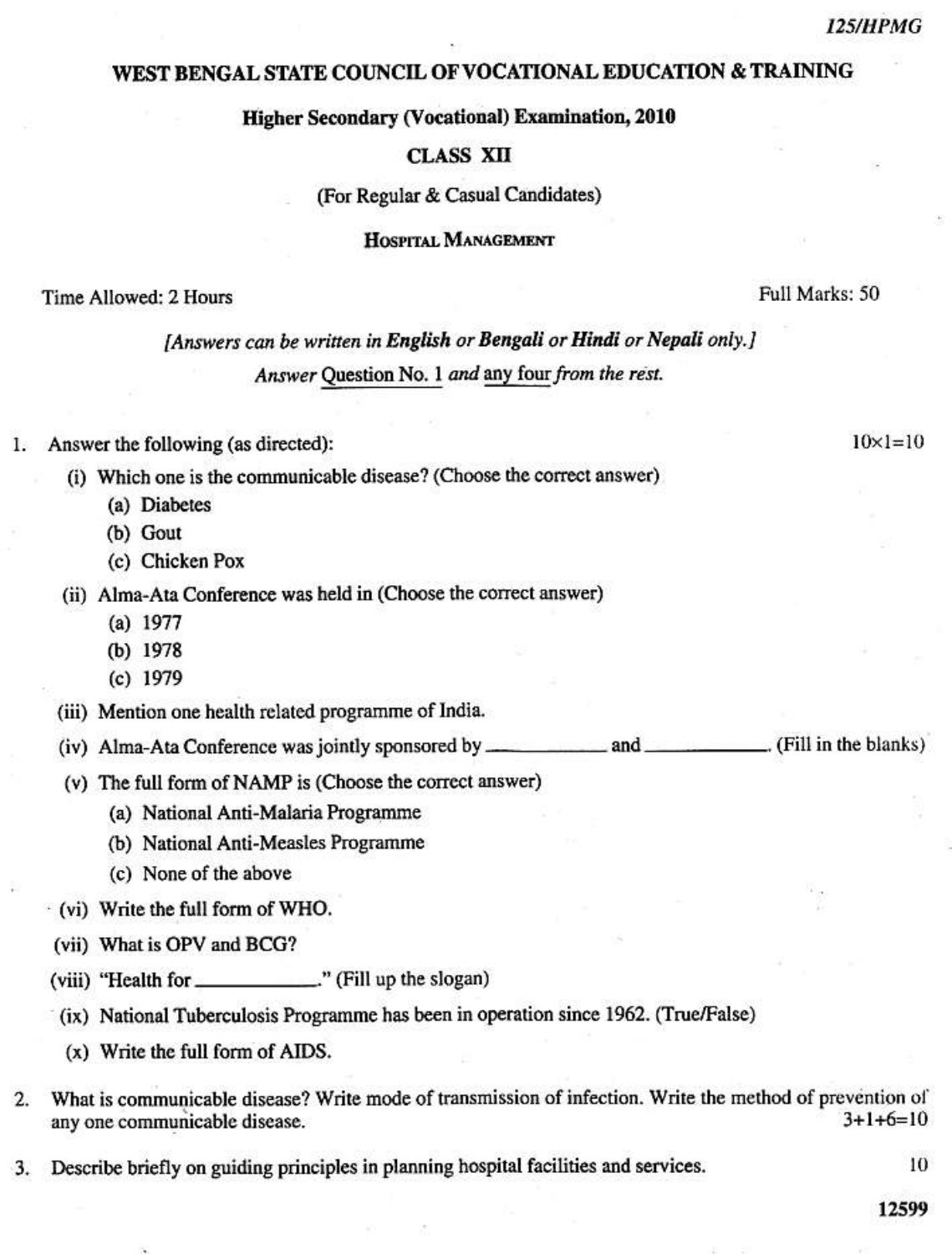| 4. What is monitoring and surveillance? Write three main objectives of surveillance.             | $5+5=10$     |
|--------------------------------------------------------------------------------------------------|--------------|
| 5. Describe briefly the health resources and health economics.                                   | $5 + 5 = 10$ |
| 6. Discuss briefly the role of hospitals in primary health care.                                 | 10           |
| 7. Write about the need and importance of Blood Bank and Nursing Services in a Health Care Unit. | $5+5=10$     |

#### [Bengali Version]

# [বাংলা অথবা ইংরাজী অথবা হিন্দী অথবা নেপালীতে উত্তর লেখা যাবে।]

#### প্রথম প্রশ্নটির উত্তর দেওয়া আবশ্যিক।

পরবর্তী প্রশ্নগুলোর মধ্যে থেকে যে কোন <u>চারটি</u> প্রশ্নের উত্তর দাও।

## ১। নির্দেশানুসারে উত্তর দাও ঃ

- (i) কোন্টি সংক্ৰমণজনিত অসুখ? (সঠিক উত্তরটি বেছে লেখ)
	- (ক) ডায়াবেটিস
	- (খ) গেঁটে বাত
	- (গ) জল বসম্ভ
- (ii) আলমা আটা সম্মেলন কত সালে হয়েছিল।—(সঠিক উত্তরটি বেছে লেখ)।
	- $($  $\overline{$ phi}) ১৯৭৭
	- $(4)$   $384$
	- $(9)$  ১৯৭৯
- (iii) একটি ভারতীয় স্বাস্থ্য-সংক্রান্ত কর্মসূচীর নাম লেখ।
- \_ -এর যৌথ প্রচেষ্টায়। (শূন্যস্থান পূরণ কর)
- (v) NAMP-র পূরো কথা হল (সঠিক উত্তরটি বেছে লেখ)
	- ( $\Phi$ ) National Anti-Malaria Programme
	- (খ) National Anti-Measles Programme
	- (গ) উপরের কোনটিই নয়
- (vi) WHO-এর পুরো কথা কি?
- (vii) OPV এবং BCG কি?
- (viii) শূন্যস্থান পুরণ কর-"Health for \_
	- (ix) জাতীয় যক্ষ্মা নিবারণ প্রকল্প শুরু হয়েছিল ১৯৬২ সালে। (সত্য/মিথ্যা)
	- (x) AIDS-এর পুরো কথা কি?

 $50x5=50$